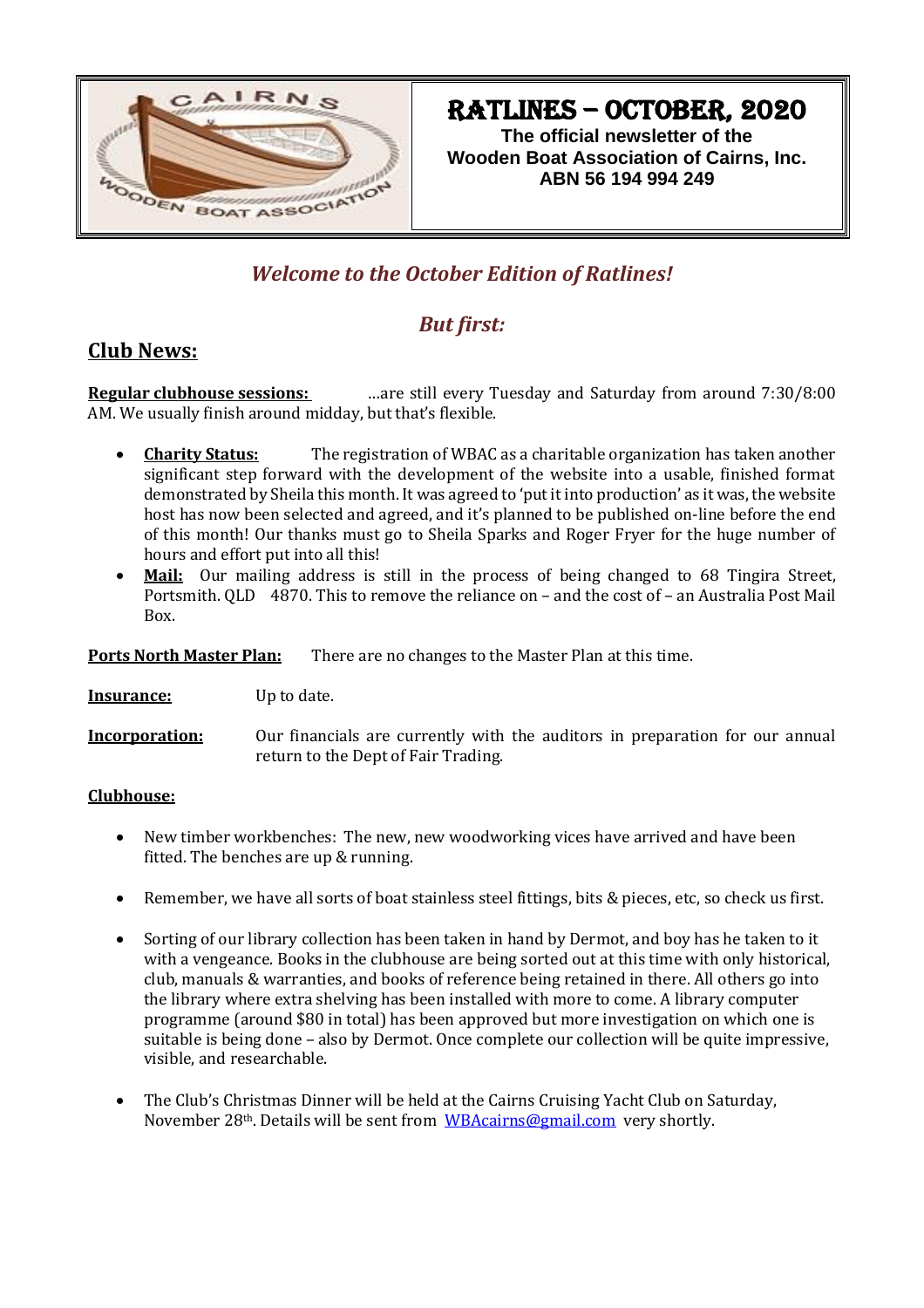#### **Boatbuilding Projects:**

**Roger's 15' strip planked canoe** continues at home and the seats are finished. The rumours surrounding his steamboat being re-engined with a 350 Chev V8 are not true. Or are they….?



#### **Tom's Pathfinder:**

Tom continues with his possibly unhealthy attachment to his random orbital sander and his attempt to get the 'just right' finish on the upper deck. We're hoping to attract a psychologist as a member to help with the .. er .. decks.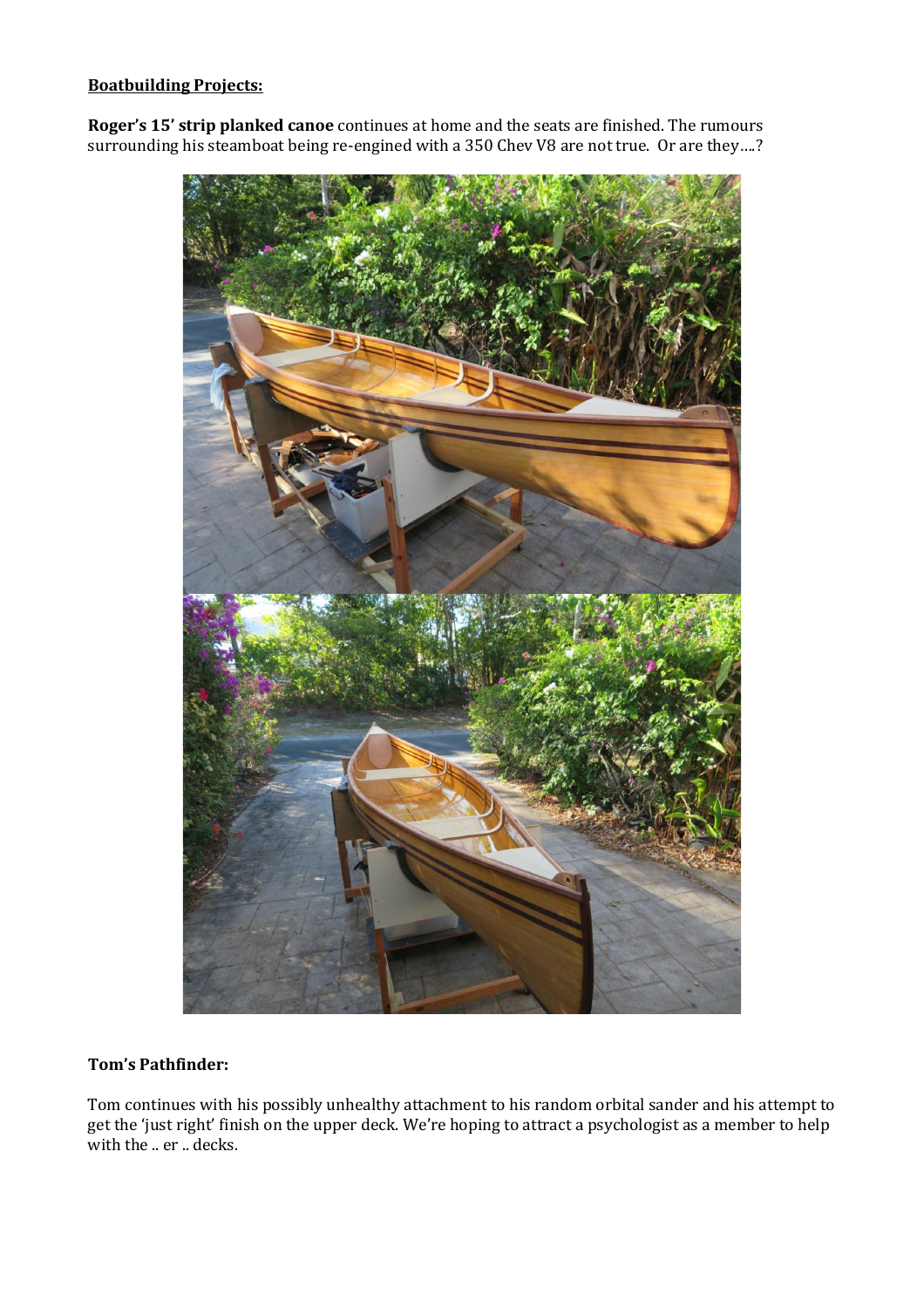Our suggestions that he should just go ahead and coat them with tar impregnated with beach sand have fallen on deaf ears to date, but we're just biding our time…. Lennie would have been pleased, though.



#### **Brendon's Hartley:**

Recent events (detailed later in this edition) have conspired again to keep us away from jumping into the Flareline en masse, but that doesn't mean nothing's been done. Brendon, Glen and others have progressively stripped the steering mechanism for repair, finding a number of dodgy repairs done by previous owners/suppliers in the process. The repairers will ensure things are done right this time.

#### **October Committee Meeting:**

The minutes for this meeting are attached. As an addition, it's pleasing to note that we have had three new members joining this month.

#### **Gambling Fund Grant.**

The last of our equipment arrived this month, and Roger successfully submitted the final acquittal shortly after. A huge round of thanks must go to Roger for his diligence, attention to detail, and long hours spent achieving a fantastic result.

I did notice, however, that he was quite speechless when we asked him when the next round of grants was going to be available. He also had a bit of a Procol Harum moment (went a whiter shade of pale) at that time, probably that tummy bug that's going around.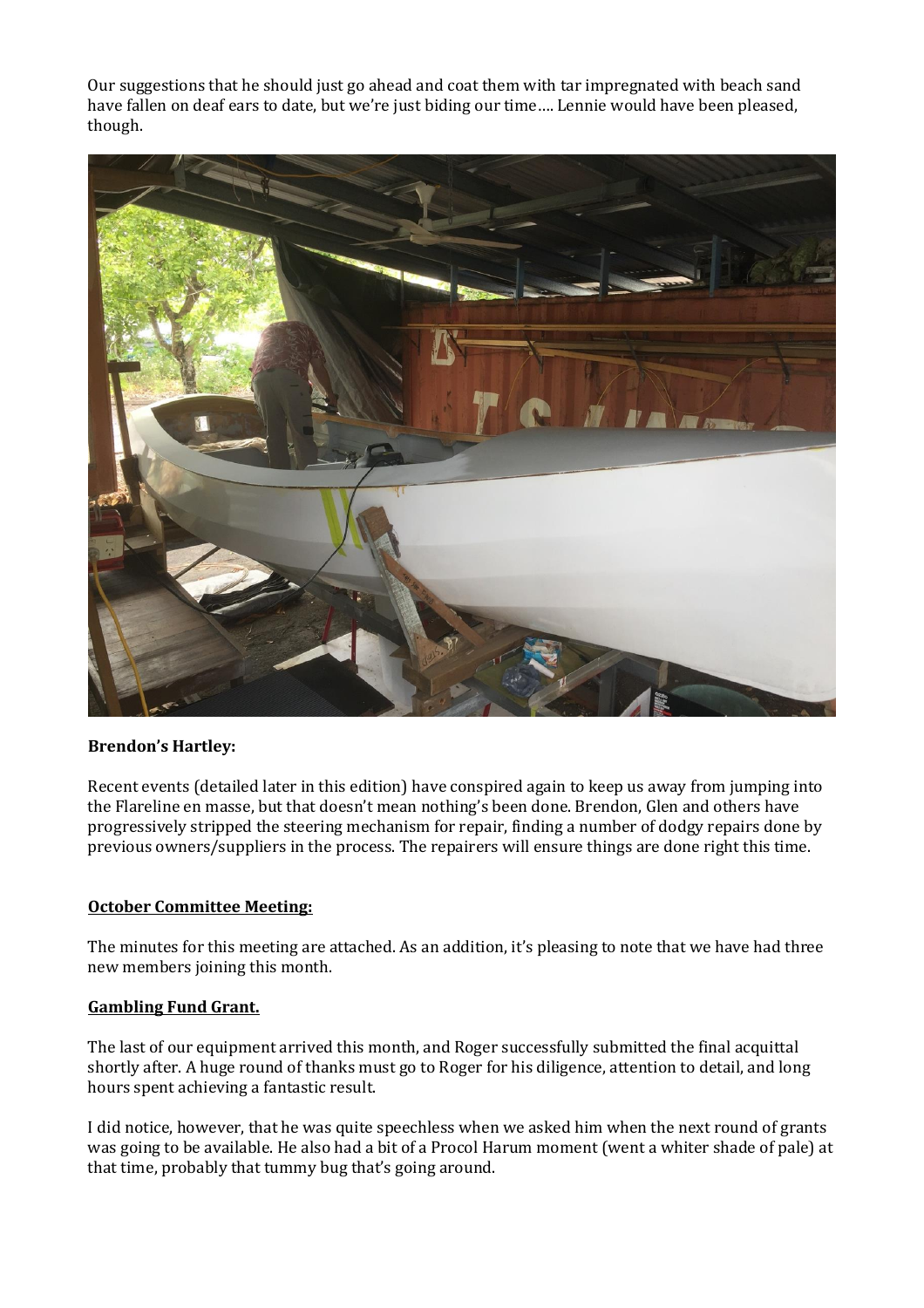#### **The 68 Tingira St compound update.**

This update is getting to be a regular thing of late, and this month is no exception. No sooner were we sitting back and congratulating ourselves on achieving all we had done than a fly turned up in the ointment.

For those that didn't know it, the blue container belonged to a local fishing club and their container was given to us via a handshake deal years ago on a 'permanent loan' basis in exchange for lockable storage space in one of our containers (adjacent to where the library is now.)

Well, it seems the flies' idea of permanent is different to the rest of the world and they advised us at short notice they intended to remove the container. Their timing was absolutely terrible and their attitude in conducting themselves was even worse, so much so that involvement of the police was considered at one stage. Nevertheless, their container was removed (Friday  $23<sup>rd</sup>$  Oct) after we had moved all our goods & equipment again and detached the new roof. There is much more to this story, but that will suffice for now.

That left us with a huge gap where a container used to be. To the rescue was my eldest son who works locally, and his employers were disposing of a 20' container that was surplus to needs and beyond economical repair. To cut a very long story very short, a replacement container was gifted to us the same day as the blue container left. In fact, no more than 3 hours passed from when blue left and red was lifted into exactly the same position! A great deal of thanks must go to my Number 1 Son and all his efforts on our behalf.

Fortune must have been smiling on us that day, because whilst the move was under way Doctor Tom arrived to view the proceedings and dropped off a plain brown paper bag of currency to cover the cost of craneage and transport for the new container. Thanks Tom, your support for the club has been considerable over the years and is very much appreciated.

Fortune was apparently in a very good mood that day, for when I arrived at Century Cranes to pay the bill, their manager had already dropped it from close to \$400 down to \$214.50. Then, when I paid in cash the bill was dropped again to \$200! Tom's donation was \$500, so you can do the math on the remainder going into our account. Thanks again Tom!

Saturday 24<sup>th</sup> October dawned with Marc at the clubhouse (and I really mean dawned – the bugger was there at about 6 AM) setting up for the attachment of the new roof to the newer container, and that was completed that day! Again, many thanks to Marc for his untiring efforst, plus all our members who – as always – rolled up their sleeves and just got into the job wholeheartedly.



Red container in position

Roof attached, and complete, again.